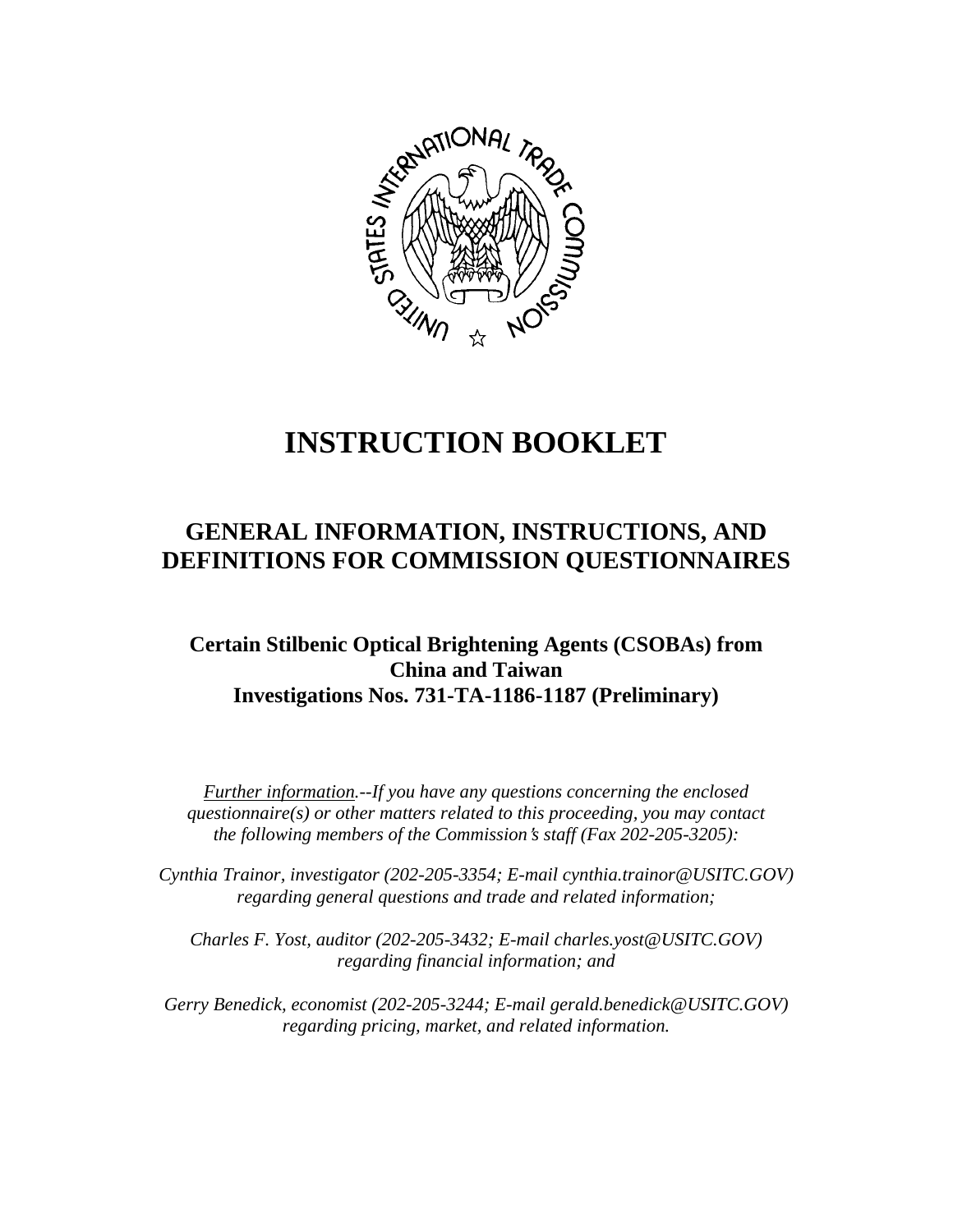#### **GENERAL INFORMATION**

**Background.**--This proceeding was instituted in response to a petition filed on March 31, 2011 by Clariant Corp., Charlotte, NC. Antidumping duties may be assessed on the subject imports as a result of this proceeding if the Commission makes an affirmative determination of injury, threat, or material retardation, and if the U.S. Department of Commerce makes an affirmative determination of dumping.

Questionnaires and other information pertinent to this proceeding are available at http://www.usitc.gov/trade\_remedy/731\_ad\_701\_cvd/investigations/2011/stilbenic\_optical\_brig htening\_agents/prelimphase.htm. Address all correspondence to the United States International Trade Commission, Washington, DC 20436. Hearing-impaired individuals can obtain information regarding this proceeding via the Commission's TDD terminal (202-205-1810).

*Due date of questionnaire(s)*.--Return the completed questionnaire(s) to the United States International Trade Commission by no later than April 15, 2011. Although the enclosed postpaid envelope may be used to return the completed questionnaire, use of an overnight mail service may be necessary to ensure that your response actually reaches the Commission by April 15, 2011. If you do not use the enclosed envelope, please make sure the completed questionnaire is sent to the attention of **Cynthia Trainor, Room 615**. **Return only one copy of the completed questionnaire(s), but please keep a copy for your records so that you can refer to it if the Commission staff contacts you with any questions during the course of this proceeding.**

*Service of questionnaire response(s)*.--In the event that your firm is a party to this proceeding, you are required to serve a copy of the questionnaire(s), once completed, on parties to the proceeding that are subject to administrative protective order (see 19 CFR  $\S 207.7$ ). A list of such parties is maintained by the Commission's Secretary and may be obtained by calling 202-205-1803. A certificate of service must accompany the copy of the completed questionnaire(s) you submit (see 19 CFR § 207.7).

*Confidentiality*.--The commercial and financial data furnished in response to the enclosed questionnaire(s) that reveal the individual operations of your firm will be treated as confidential by the Commission to the extent that such data are not otherwise available to the public and will not be disclosed except as may be required by law (see 19 U.S.C.  $\S$  1677f). Such confidential information will not be published in a manner that will reveal the individual operations of your firm; however, nonnumerical characterizations of numerical business proprietary information (such as discussion of trends) will be treated as confidential business information only at the request of the submitter for good cause shown.

*Verification***.--The information submitted in the enclosed questionnaire(s) is subject to audit and verification by the Commission. To facilitate possible verification of data, please keep all your workpapers and supporting documents used in the preparation of the questionnaire response(s).**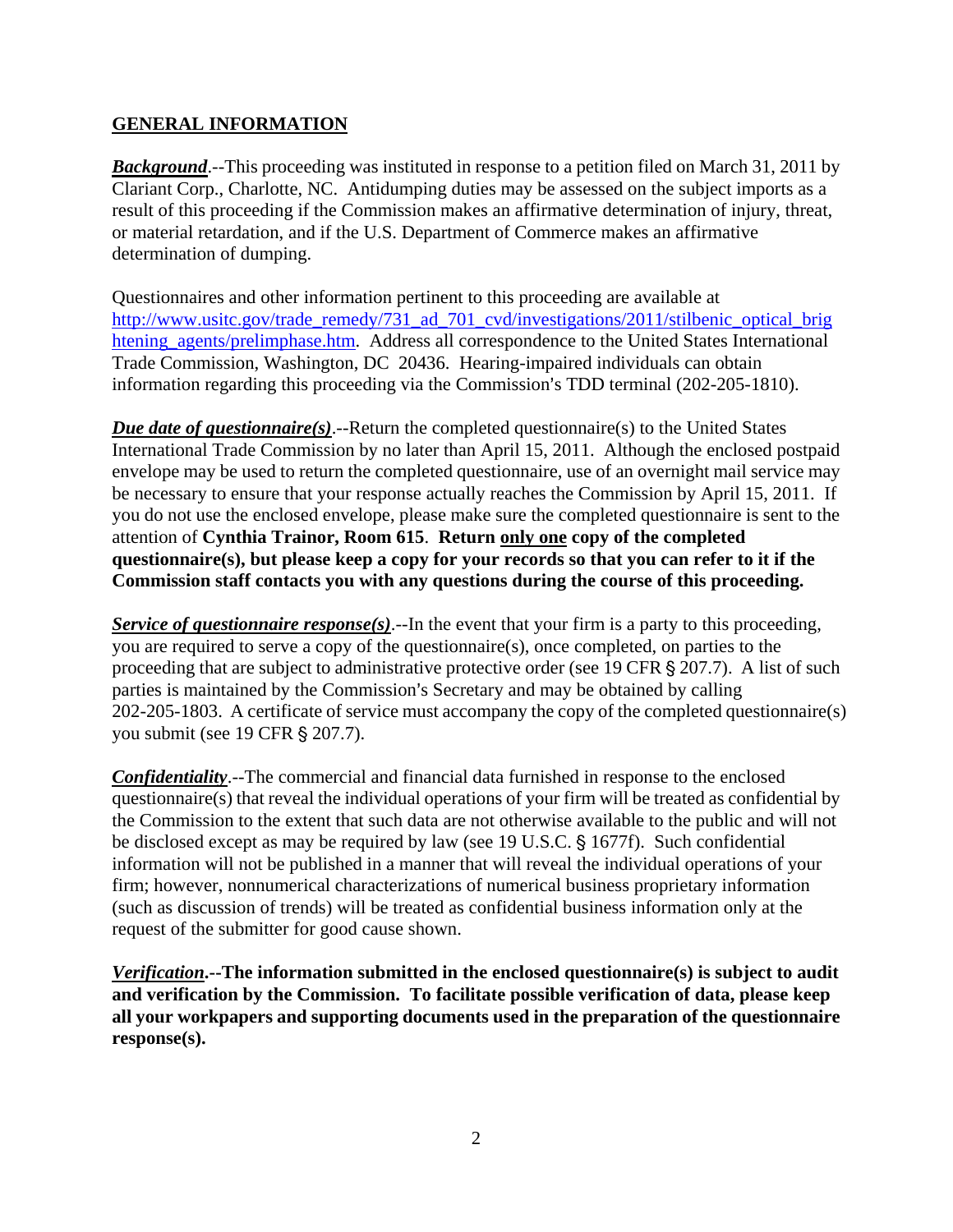#### **GENERAL INFORMATION--***Continued*

*Release of information*.--The information provided by your firm in response to the questionnaire(s), as well as any other business proprietary information submitted by your firm to the Commission in connection with this proceeding, may become subject to, and released under, the administrative protective order provisions of the Tariff Act of 1930 (19 U.S.C. § 1677f) and section 207.7 of the Commission's Rules of Practice and Procedure (19 CFR  $\S$  207.7). This means that certain lawyers and other authorized individuals may temporarily be given access to the information for use in connection with this proceeding or other import-injury proceedings conducted by the Commission on the same or similar merchandise; those individuals would be subject to severe penalties if the information were divulged to unauthorized individuals. In addition, if your firm is a U.S. producer, the information you provide on your production and imports of Certain Stilbenic Optical Brightening Agents (CSOBA) and your responses to the questions in Part I of the producer questionnaire will be provided to the U.S. Department of Commerce, upon its request, for use in connection with (and only in connection with) its requirement pursuant to section  $702(c)(4)/732(c)(4)$  of the Act (19 U.S.C. § **1671a(c)(4)/1673a(c)(4)**) to make a determination concerning the extent of industry support for the petition requesting this proceeding. Any information provided to Commerce will be transmitted under the confidentiality and release guidelines set forth above. Your response to these questions constitutes your consent that such information be provided to Commerce under the conditions described above.

#### **INSTRUCTIONS**

*Answer all questions*.--Do not leave any question or section blank unless a questionnaire expressly directs you to skip over certain questions or sections. If the answer to any question is "none," write "none." If information is not readily available from your records in exactly the **form requested, furnish carefully prepared estimates--designated as such by the letter E<sup>"</sup>--and explain the basis of your estimates**. Answers to questions and any necessary comments or explanations should be supplied in the space provided or on separate sheets attached to the appropriate page of the questionnaire(s). If your firm is completing more than one questionnaire in connection with this proceeding (i.e., a producer, importer, and/or purchaser questionnaire), you need not respond to duplicated questions in the questionnaires.

*Consolidate all U.S. establishments*.--Report the requested data for your establishment(s) located in the United States. **Firms operating more than one establishment should combine the data for all establishments into a single report.**

*Filing instructions*.—Questionnaires may be filed either electronically or in paper form.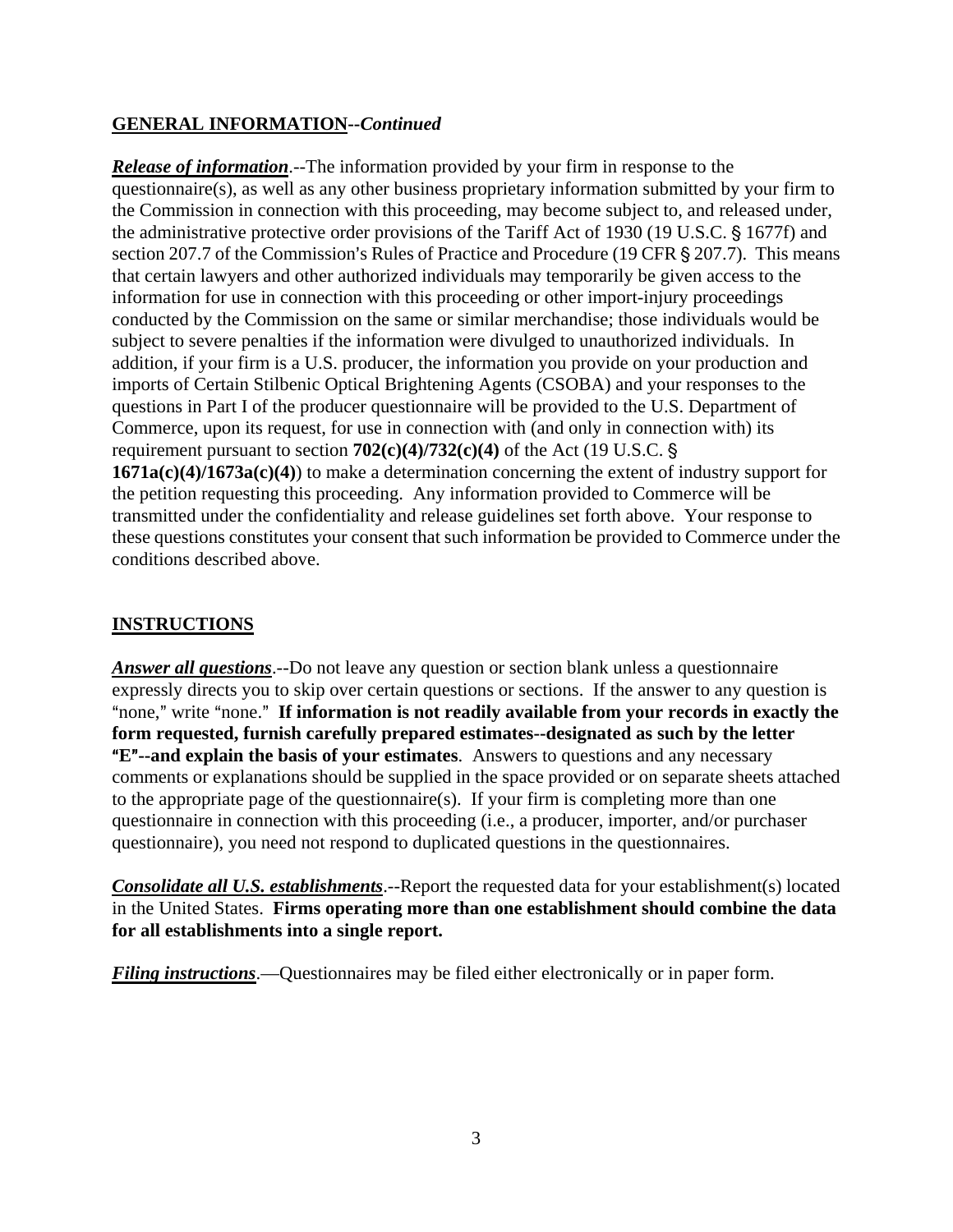#### **INSTRUCTIONS--***Continued*

#### **OPTIONS FOR FILING**

This questionnaire is available as a "fillable" form in MS Word format on the Commission's website at

http://www.usitc.gov/trade\_remedy/731\_ad\_701\_cvd/investigations/2011/stilbeni c\_optical\_brightening\_agents/prelimphase.htm

*Please do not attempt to modify the format or permissions of the questionnaire document*. You may complete the questionnaire and submit it, electronically, or you may print it out and submit it in paper form, as described below:

**• Compact disc (CD)**.—Copy your questionnaire onto a CD, include a signed certification page (page 1) (either in paper form or scanned PDF copied onto CD), and mail to the address above. *It is strongly recommended that you use an overnight mail service. U.S. mail sent to government offices undergoes additional processing which not only results in substantial delays in delivery but may also damage CDs.* 

**• E-mail**.—E-mail your questionnaire to the investigator identified on page 1 of the Instruction Booklet; include a scanned PDF of the signed certification page (page 1). Type the following in the e-mail subject line: **BPI Questionnaire, INV. NO. 1186**. *Please note that submitting your questionnaire by e-mail may subject your firm's business proprietary information to transmission over an unsecure environment and to possible disclosure. If you choose this option, the Commission warns you that any risk involving possible disclosure of such information is assumed by the submitter and not by the Commission.* 

**• Fax**.—Fax to 202.205.3205.

**• Overnight mail service**.—Mail to the following address:

#### **United States International Trade Commission Office of Investigations, Room 615 500 E Street SW Washington, DC 20024**

**• U.S. mail**.—Mail to the address above, but use zip code 20436. *This option is not recommended. U.S. mail sent to government offices undergoes additional processing to screen for hazardous materials; this additional processing results in substantial delays in delivery.*  Note: If you are a party to the proceeding, and service of the questionnaire is required, such service should be made in paper form.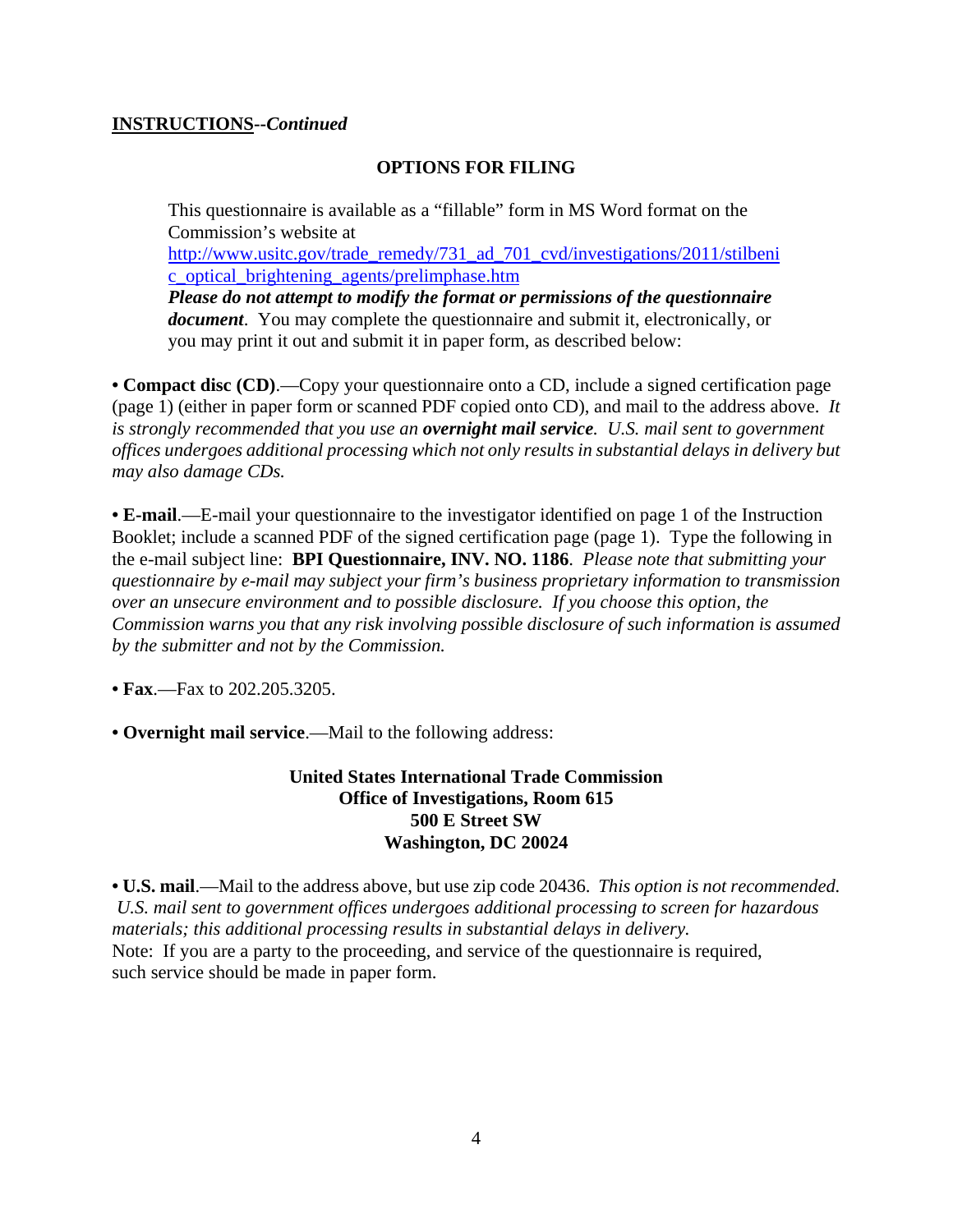*Product*.—The **certain stilbenic optical brightening agents (CSOBAs)** covered by this investigation are all forms, whether free acid or salt, of compounds known as triazinylaminostilbenes (i.e., all derivatives of 4'-bis[1,3,5-triazin-2-yl]amino-2,2' stilbenedisulfonic acid), except for 4,4'-bis[4-anilino-6-morpholino-1,3,5-triazin-2-yl]amino-2,2'-stilbenedisulfonic acid, C<sub>40</sub>H<sub>40</sub>N<sub>12</sub>O<sub>8</sub>S<sub>2</sub> ("Fluorescent Brightener 71"). The certain stilbenic OBAs as covered by this investigation include final OBA products, as well as intermediate products that are themselves triazinylaminostilbenes produced during the synthesis of final OBA products. This investigation covers the above-described compounds in any state (including but not limited to powder, slurry, or solution), of any concentrations, as well as any compositions (i.e., mixtures or blends, whether of certain stilbenic OBAs with each other, or of certain stilbenic OBAs with other products), and in any type of packaging. Certain stilbenic OBAs (CSOBAs) are covered by subheadings 3204.20.80; 2921.59.40; and statistical reporting number 2921.59.80.90 of the Harmonized Tariff Schedule of the United States (HTS).

The compounds **excluded** from this investigation are all forms of the following: 4,4'-bis[4-anilino-6-morpholino-1,3,5-triazin-2yl]amino-2,2'-stilbenedisulfonic acid,  $C_{40}H_{40}N_{12}O_8S_2$ . This is also called "**Fluorescent Brightener 71**" and is not typically used as an optical brightener for paper products:

CSOBAs are characterized by (a) DAS as the central moiety in the chemical structure of the molecule; (b) 1,3,5-triazine moieties bonded to the amino groups at the 4 and 4' positions of the DAS moiety; and (c) variable atoms or moieties bonded to the 4 and 6 positions of the 1,3,5-triazine moieties. One of these positions, the 4 or 6, of the 1,3,5-triazine moieties is typically occupied by an aniline moiety with zero, one, or two sulfonate functional groups. The other position, the 6 or 4, of the 1,3,5-triazine moieties is typically occupied by an amino moiety. In triazinylaminostilbenes that are intermediate products produced during the synthesis of final OBAs, the 4 and/or 6 positions may be occupied by chlorine atoms. CSOBAs may be grouped into three categories depending on the number of sulfonate groups on the final molecule:

**Di-category:** a total of two sulfonate groups, which are located at the 2 and 2' positions of the DAS moiety; in solution, the Di-category has approximately 20 percent active ingredient.

**Tetra-category**: a total of four sulfonate groups, which are located at the 2 and 2' positions of the DAS moiety, and at one of the open positions on each of the two aniline moieties (typically at the 4 position); in solution, the Tetra-category has approximately 23 percent active ingredient.

**Hexa-category**: a total of six sulfonate groups, which are located at the 2 and 2' positions of the DAS moiety, and at two of the open positions on each of the two aniline moieties (typically at the 2 and 5 positions); in solution, the Hexa-category has approximately 16 percent active ingredient.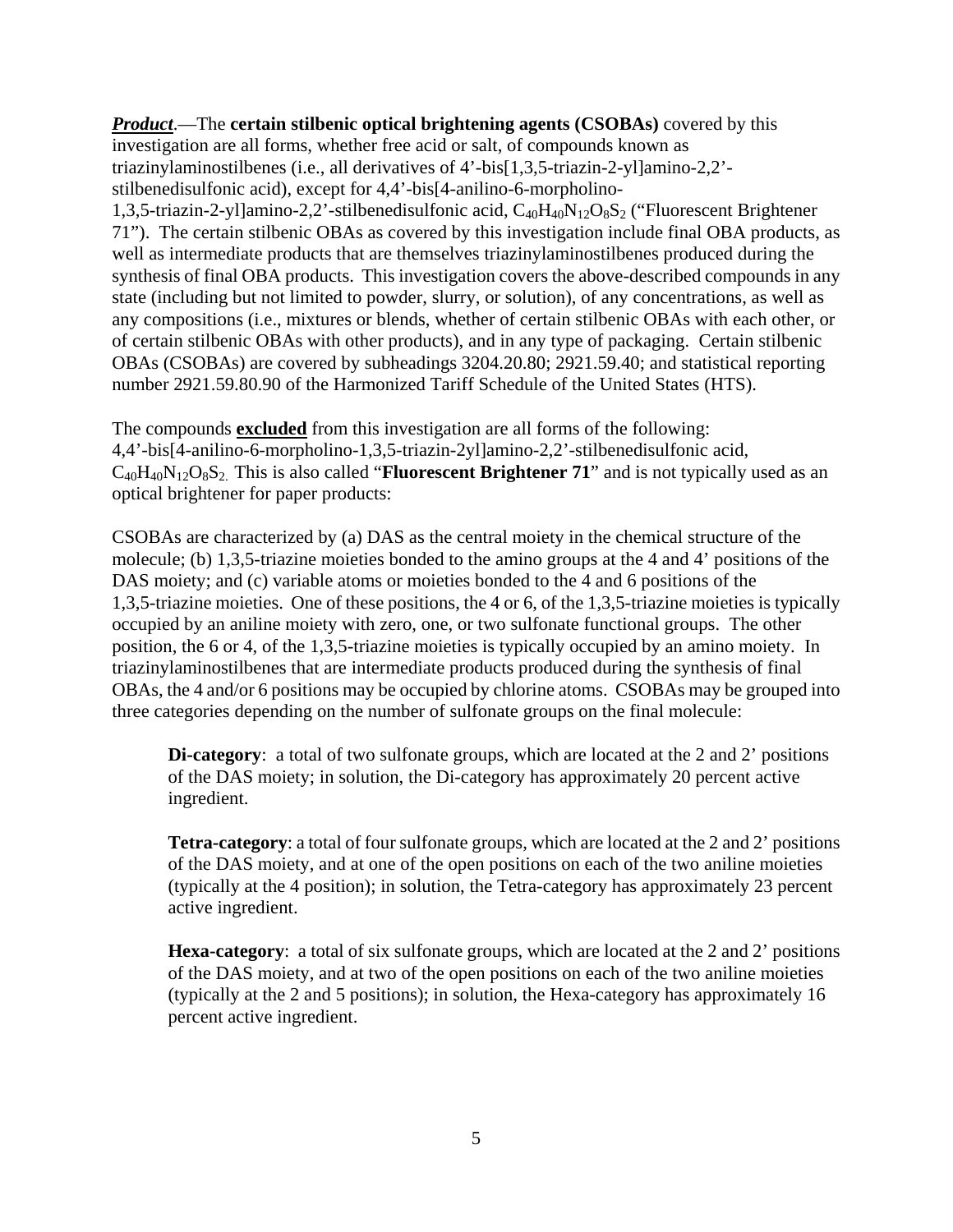#### **DEFINITIONS**

*Firm*.--An individual proprietorship, partnership, joint venture, association, corporation (including any subsidiary corporation), business trust, cooperative, trustee in bankruptcy, or receiver under decree of any court.

*Related firm*.--A firm that your firm solely or jointly owned, managed, or otherwise controlled; a firm that solely or jointly owned, managed, or otherwise controlled your firm; and/or a firm that was solely or jointly owned, managed, or otherwise controlled by a firm that also solely or jointly owned, managed, or otherwise controlled your firm.

*Establishment*.--Each facility of a firm involved in the production, importation, and/or purchase of CSOBAs (as defined above), including auxiliary facilities operated in conjunction with (whether or not physically separate from) such facilities.

*United States*.--For purposes of this proceeding, the 50 States, Puerto Rico, the U.S. Virgin Islands, and the District of Columbia.

*Importer*.--Any person or firm engaged, either directly or through a parent company or subsidiary, in importing CSOBAs (as defined above) into the United States from a foreign manufacturer or through its selling agent.

*Imports*.--Those products identified for Customs purposes as imports for consumption for which your firm was the importer of record (i.e., was responsible for paying any import duty) or consignee (i.e., to which the merchandise was first delivered).

*Import quantities*.—**Report quantities in both of two ways: in (1) 1,000 dry pounds (100 percent active ingredient basis) and (2) 1,000 pounds (in solution).** Quantities should be net of returns. To calculate dry pounds basis 100 percent active ingredient divide 95 by the percentage of active ingredient for each category of CSOBA: 20 for Di-category; 23 for Tetra-category; and 16 for Hexa-category. Follow similar methodology for the reporting of other CSOBAs and Fluorescent Brightener 71.

*Import values*.--Values reported should be landed, duty-paid values at the U.S. port of entry, including ocean freight and insurance costs, brokerage charges, and import duties (i.e., all charges except inland freight in the United States).

*Purchaser*.--Any person or firm engaged, either directly or through a parent company or subsidiary, in purchasing **CSOBAs** (as defined above) from another firm that produces, imports, or otherwise distributes **CSOBAs**.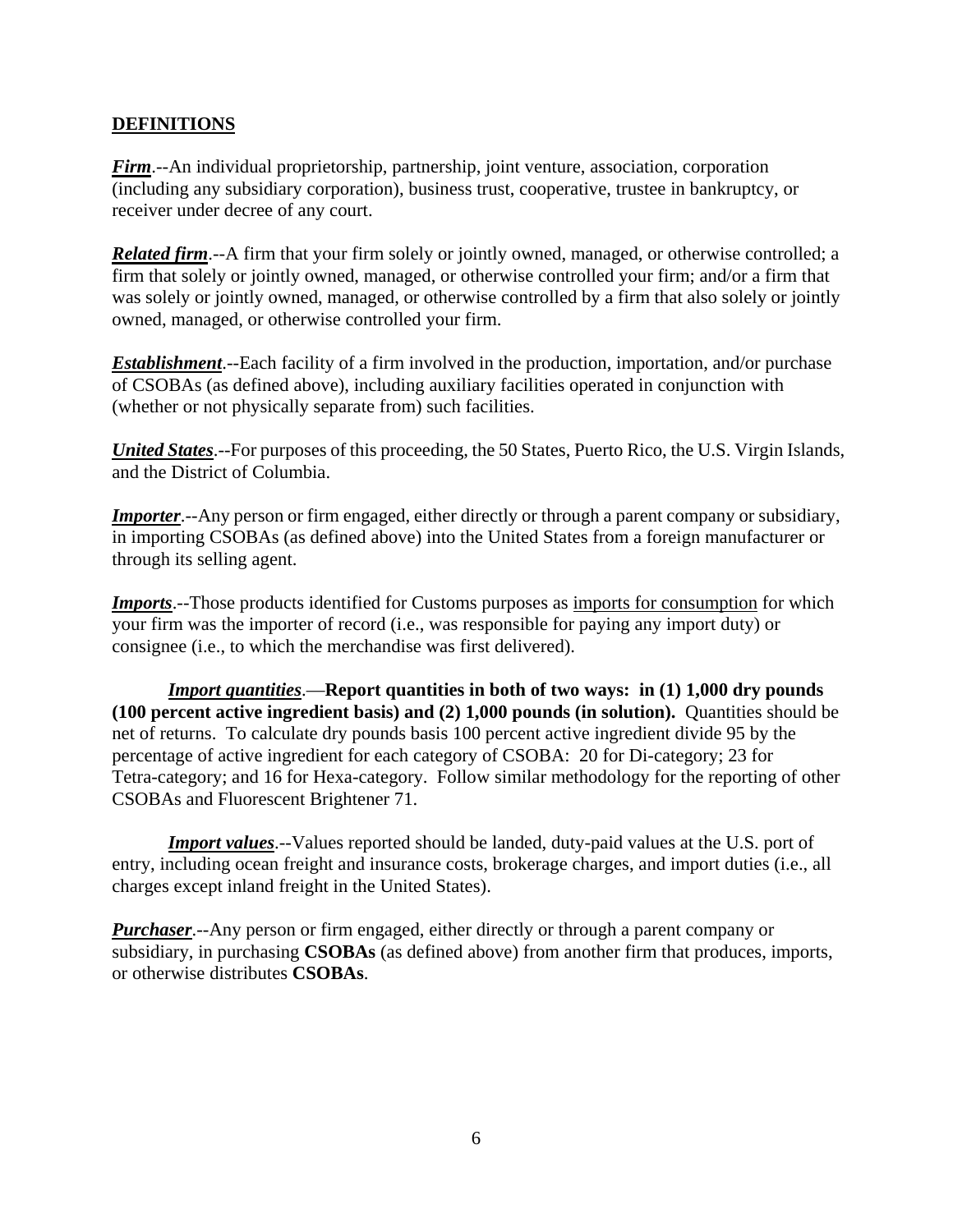#### **DEFINITIONS--***Continued*

*Purchases*.--Purchases from all sources, NOT including direct imports from foreign sources located outside of the United States (which should be reported in an importer questionnaire).

*Purchase quantities*.-- **Report quantities in both of two ways: in (1) 1,000 dry pounds (100 percent active ingredient basis) and (2) 1,000 pounds (in solution).** Quantities should be net of returns. To calculate dry pounds basis 100 percent active ingredient divide 95 by the percentage of active ingredient for each category of CSOBA: 20 for Di-category; 23 for Tetra-category; and 16 for Hexa-category. Follow similar methodology for the reporting of other CSOBAs and Fluorescent Brightener 71.

*Purchase values*.--Values reported should be net values (i.e., gross purchase values less all discounts, allowances, rebates, and the value of returned goods), delivered to your U.S. receiving point.

*Shipments and exports*.--Shipments of products produced in or imported by your establishment(s). Include shipments to the contracting firm of product produced by your firm under a toll agreement.

*Shipment quantities*.-- **Report quantities in both of two ways: in (1) 1,000 dry pounds (100 percent active ingredient basis) and (2) 1,000 pounds (in solution).** Quantities should be net of returns. To calculate dry pounds basis 100 percent active ingredient divide 95 by the percentage of active ingredient for each category of CSOBA: 20 for Di-category; 23 for Tetra-category; and 16 for Hexa-category. Follow similar methodology for the reporting of other CSOBAs and Fluorescent Brightener 71

*Shipment values*.--Values reported should be net values (i.e., gross sales values less all discounts, allowances, rebates, prepaid freight, and the value of returned goods), f.o.b. your U.S. point of shipment. The value of domestic shipments to the contracting firm under a toll agreement is the conversion fee (including profit).

#### *Types of shipments*:

*U.S. shipments*.--Commercial shipments, internal consumption, and transfers to related firms within the United States.

*Commercial shipments*.--Shipments, other than internal consumption and transfers to related firms, within the United States.

*Internal consumption*.--Product consumed internally by your firm.

*Transfers to related firms*.--Shipments made to related domestic firms.

**Export shipments**.--Shipments to destinations outside the United States, including shipments to related firms.